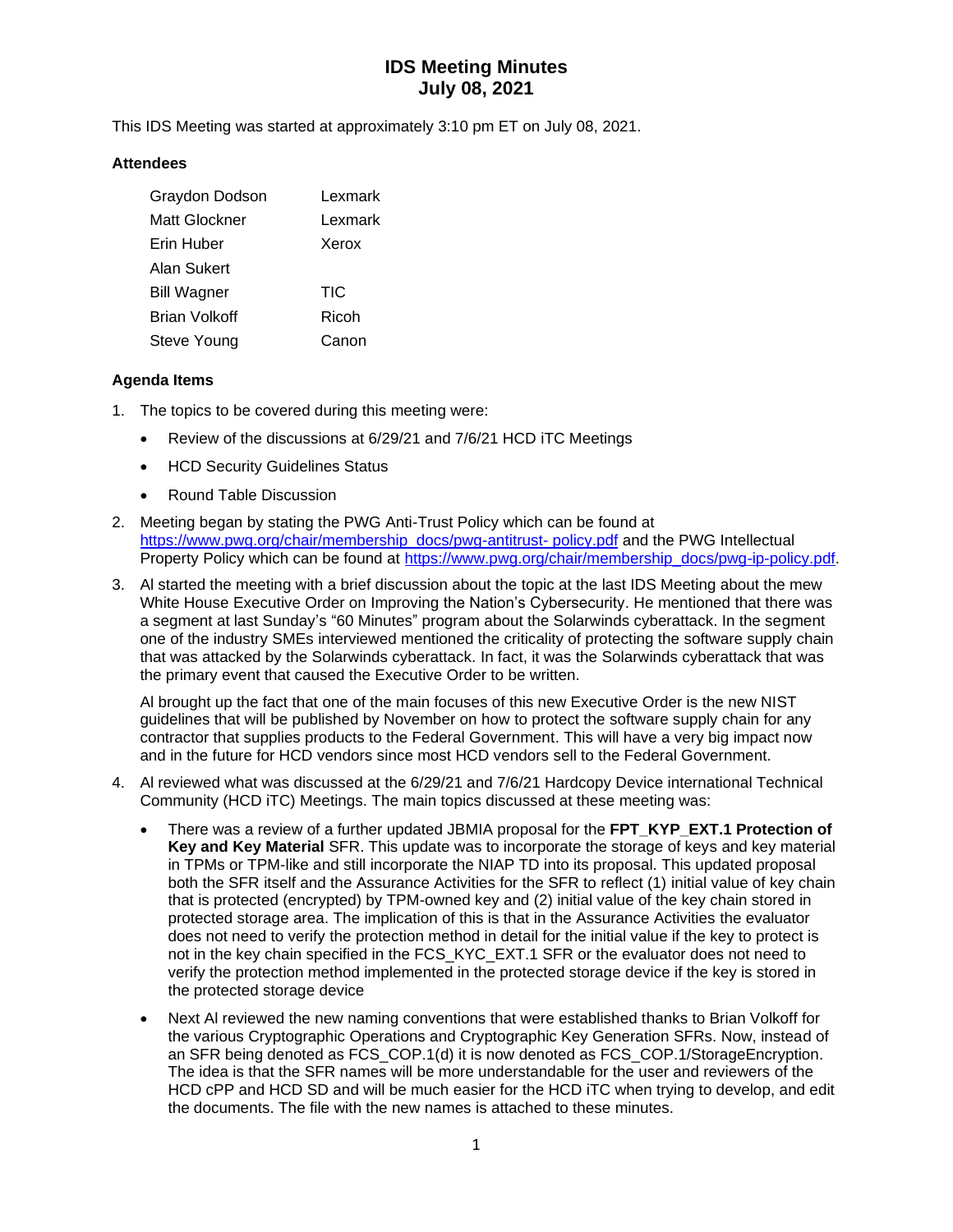

- Al reviewed the key outcomes from the Hardware-anchored Integrity Verification Subgroup meetings since the last IDS Meeting. The main outcomes were:
	- Since FujiFilms indicated that they used CMAC in their products, the Subgroup had to come up with an SFR to include CMAC. JBMIA came up with a proposal for such an SFR, but it was found the Full Disk Encryption (FDE) cPPs had a CMAC SFR also. After reviewing both their own proposed SFR and the FDE cPP SFR JBMIA came back with the following SFR for CMAC which the Subgroup approved for submittal to the full HCD iTC:

### **FCS\_COP.1.1(c) Refinement**:

The TSF shall perform cryptographic [message authentication] in accordance with a specified cryptographic algorithm [selection: HMAC14 SHA-256, HMAC-SHA-384, HMAC-SHA-512, CMAC-AES-128, CMAC-AES-192, CMAC-AES-256] and cryptographic key sizes [assignment: key size (in bits) used in [selection: HMAC, AES]] that meet the following: [selection: ISO/IEC 9797-2:2011, Section 7 "MAC Algorithm 2", NIST SP 800- 38B].

Application Note:

If one or more HMAC algorithms are selected, the ST author selects "HMAC" in the second selection and "ISO/IEC 9797-2:2011, Section 7 'MAC Algorithm 2'"in the third selection.

For the assignment, the key size [k] falls into a range between L1 and L2 (defined in ISO/IEC 10118 for the appropriate hash function). For example, for SHA-256, L1 =  $512$ and L2 = 256 where  $L2 \le k \le L1$ .

If one or more CMAC algorithms are selected, the ST author selects "AES" in the second selection and "NIST SP 800-38B"in the third selection.

For the assignment, the key size will fall into a range between 128 and 256.

• The Subgroup addressed the issue of protecting symmetric keys for message authentication. JBMIA was tasked to determine how to expand the scope of the FPT\_KYP\_EXT.1 SFR to include protecting the key for key-hashed message authentication. JBMIA's conclusion was that it couldn't find the appropriate modification of the FPT\_KYP\_EXT.1 SFR for the purpose. Instead, it proposed the following:

There can be 5 options based on current SFRs; Option 4 requires confidentiality for symmetric key.

| $\overline{t}$ | <b>Verification</b><br><b>Method</b> | <b>What's in immutable</b><br>memory  | <b>Key protection</b><br><b>Requirements</b> | <b>Data protection</b><br><b>Requirements</b> |
|----------------|--------------------------------------|---------------------------------------|----------------------------------------------|-----------------------------------------------|
|                | Hash                                 | Hash                                  | n/a                                          | Integrity                                     |
| 2              | Digital                              | Public Key                            | Integrity                                    | None                                          |
| 3              | Signature                            | <b>Digital Signature</b>              | None                                         | Integrity                                     |
| 4              | Message<br>Authentication            | Symmetric Key                         | Integrity &<br>Confidentiality               | None                                          |
| 5              |                                      | Message<br><b>Authentication Code</b> | None                                         | Integrity                                     |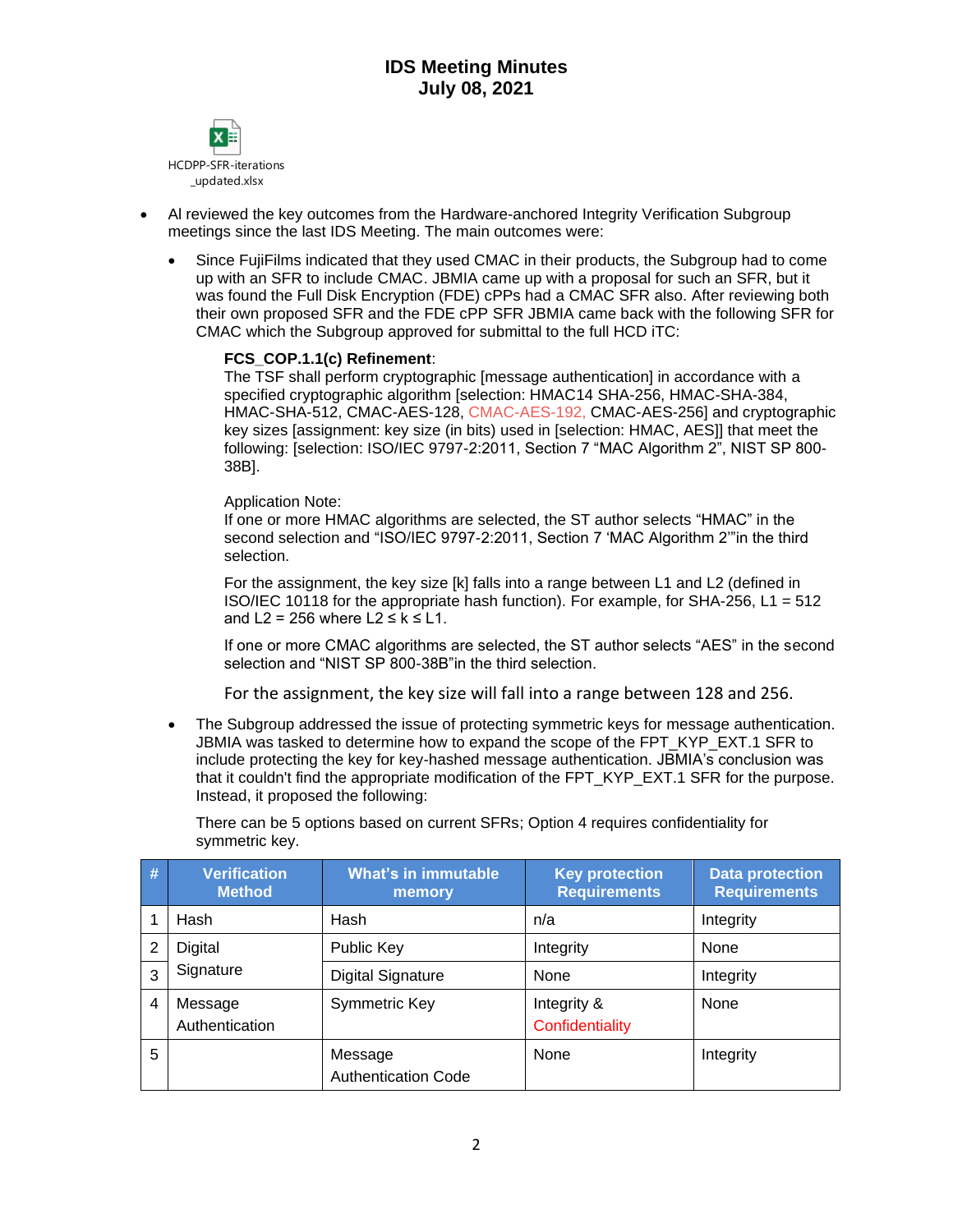### **IDS Meeting Minutes July 08, 2021**

Based on this table, JBMIA proposed adding the following two elements to the FPT\_SBT\_EXT.1 Secure Boot SFR:

**FPT SBT EXT.1.5** The TSF shall contain [selection: hash data, digital signature data, message authentication code, public key for digital signature, symmetric key for message authentication with confidentiality protection as defined in FPT\_SBT\_EXT.1.6] in the Root of Trust.

**FPT\_SBT\_EXT.1.6** The TSF shall make the symmetric key accessible only to the Root of Trust.

JBMIA also proposed the following addition to the Assurance Activities for FPT\_SBT\_EXT.1:

TSS

The evaluator shall verify that the TSS describes data and/or key contained in the Root of Trust and how they are used for firmware/software integrity verification.

Guidance None Test

None (existing test should cover)

JBMIA also included two important remarks with its proposal:

- *Concept of chain of trust in integrity verification needs to be discussed separately, and application note may need to include description about how later chain of trust (i.e., not root of trust) need to be treated in regard to those two SFRs.*
- *There may be a discussion whether we should include such description in TSS (i.e., public) or in other private documents (like Key Management Description). If we want to keep it in private, we can put the requirement on other private documents (like Key Management Description) instead of TSS.*

The Subgroup agreed to accept the proposal with the following two changes:

- a. In **FPT\_SBT\_EXT.1.5** and **FPT\_SBT\_EXT.1.6** change "Root of Trust" to Hardware Root of Trust"
- b. The Subgroup agreed with JBMIA's second remark that the data and/or key contained in the Root of Trust and how they are used for firmware/software integrity verification should not be public information and thus should be put in the KMD and not in the TSS.
- The Subgroup agreed that the HCD cPP needed to address the concept of Chains of Trust and, more importantly, the testing of the full chain need to be including in the Assurance Activities not just the anchored Root of Trust. The Subgroup agreed that the following needed to be included in the HCD cPP and HCD SD:
	- Definition of Chain of Trust in the Glossary
	- Describe in the KMD the data and/or key contained in each part of the Chain of Trust and how they are used for integrity verification of each step in the chain
	- Test integrity failure at each step in the chain
	- Include appropriate requirements regarding Chain of Trust in the HCD cPP

The Subgroup decided that for v1.0 we should only allow for multiple chains of trust, each with its own Root of Trust and deal with any other cases in future versions of the HCD cPP/SD.

The Subgroup decided that to fold the Chain of Trust requirements into the Secure Boot SFR, since this was the only SFR in the HCD cPP that was appropriate. It modified **FPT\_SBT\_EXT.1.1** and **FPT\_SBT\_EXT.1.2** to become: